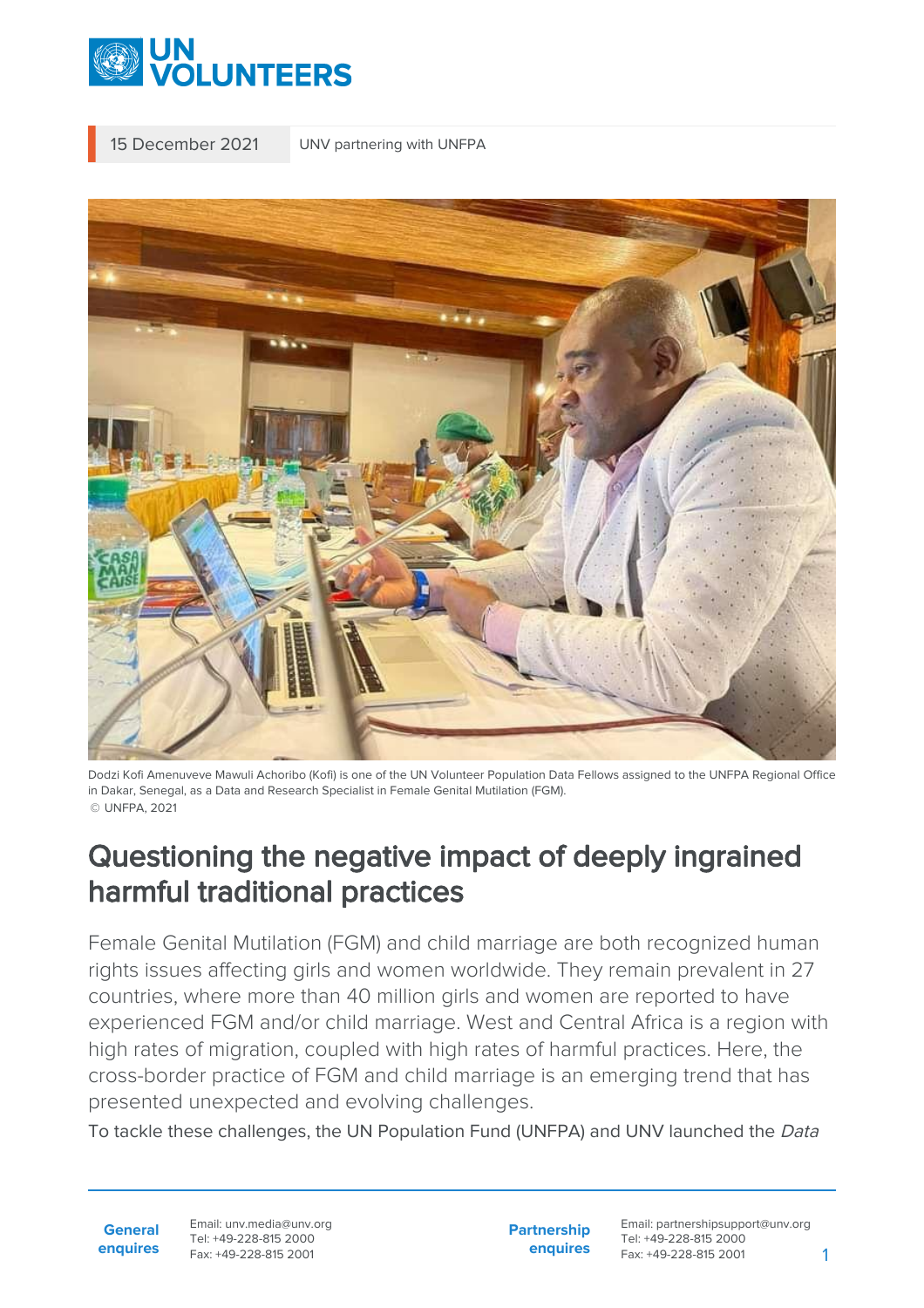

and Research Fellowship Programme in 2019. The second cohort of the programme was deployed to seven UNFPA offices in Africa to deliver on research studies related to genderbased violence (GBV) and projects that address FGM, child marriage and intimate partner violence.

Dodzi Kofi Amenuveve Mawuli Achoribo (Kofi) was selected to the second cohort of dynamic professionals supporting UNFPA's analytical work. He was assigned to the UNFPA Regional Office in Dakar, Senegal, as a Data and Research Fellow in FGM in November 2020. A statistician and information management and computer scientist by training, Kofi has long been interested in serving the United Nations, motivated to help people in need across the world.

Prior to joining UNFPA, Kofi served in the areas of research, statistics, monitoring and evaluation, information technology management, project & programme management and management consulting with institutions like the University of Ghana, World Health Organization (WHO), AE Outreach Research Consults and West African Network for Peacebuilding.

Kofi is inspired by a quote from Dr Natalia Kanem, the Executive Director of UNFPA:

**CC** Trust is our greatest asset – the trust of partners, communities, and individuals. When we uphold the principles of integrity, impartiality and independence, we build the trust that makes our work as international civil servants possible. Let us never forget who it is we serve, who it is we are accountable to – the women, girls and communities who have put their trust in us. --Dr Natalia Kanem, UNFPA Executive Director

Kofi's assignment is highly analytical, coordinating research outputs and work plans for regional FGM data. He leads innovative research and data gathering by collaborating with institutes to conduct studies and operational research on FGM, and thus fill evidence gaps on emerging issues, variations in the practice of FGM and changing social and cultural norms.

Data is critical to measuring the magnitude of the problem, understanding the various forms of violence and their consequences, identifying high-risk groups, barriers to seeking help and to ensuring appropriate interventions. It is also the starting point for informing laws, monitoring change, and targeting resources to maximize the effectiveness of interventions.

Kofi has focused on three projects: the first, providing data analysis on intimate partner

**General enquires**

Email: unv.media@unv.org Tel: +49-228-815 2000 Fax: +49-228-815 2001

**Partnership enquires**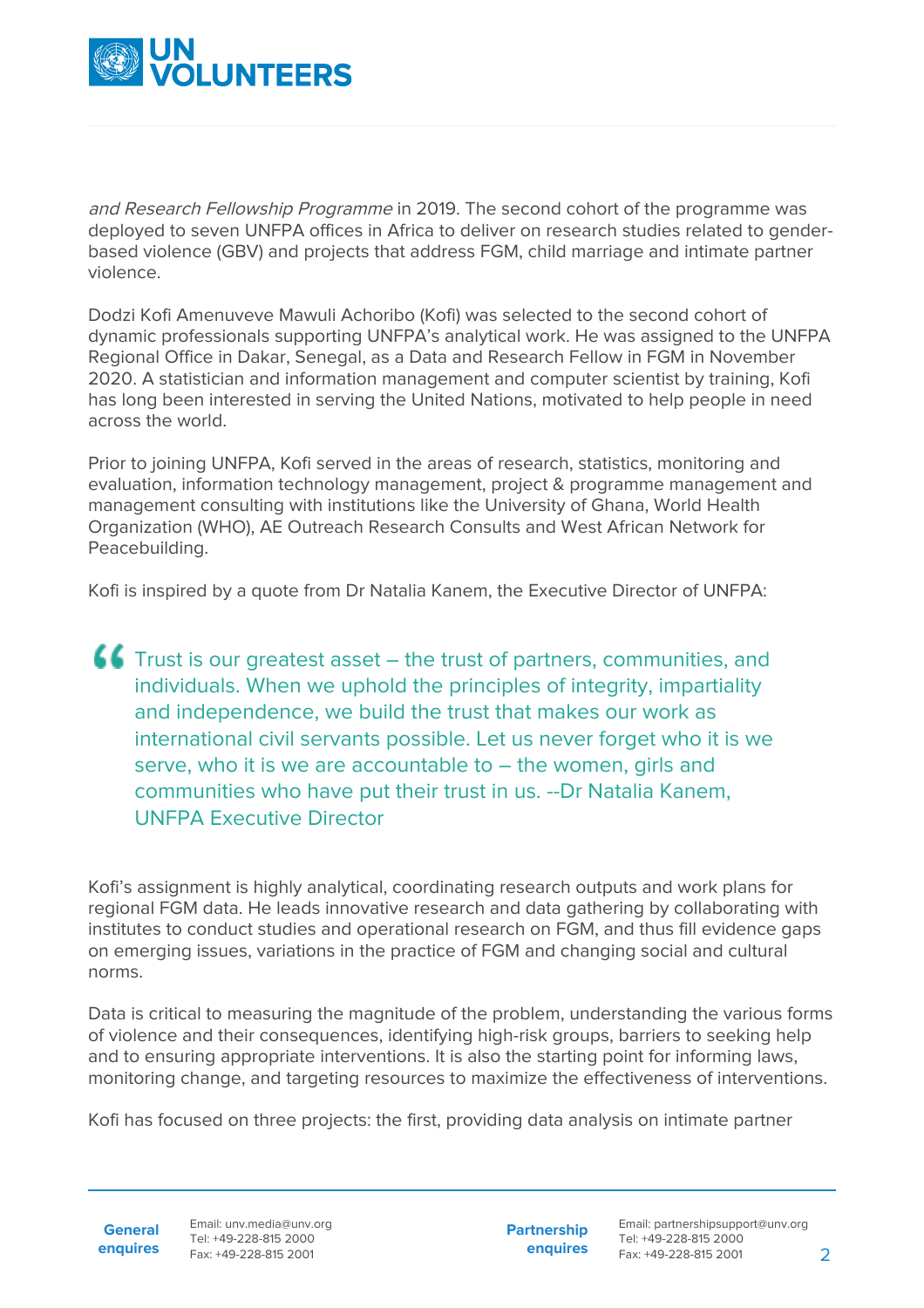

violence; the second, exploring the magnitude and drivers of cross-border FGM and child marriage in West and Central Africa; and the third, enhancing the effectiveness of collaboration with non-governmental and community-based organizations for the elimination of Female Genital Mutilation, including an assessment of implementation approaches and lessons learned. Kofi has been helping to fill evidence gaps and inform programming.

Kofi says, "I have found that our research is important, especially as data collectors interact with local women and girls, observe their living conditions and understand what FGM and child marriage means to them."

For many women and girls, female genital mutilation and child marriage are a part of their culture. Despite its harms to their health, they don't question the negative influence of traditional practices that are deeply ingrained. --Kofi Achoribo, UN Volunteer Population Data Fellow with UNFPA, Senegal

"Our data collection team interacts with community leaders and family members of local women and girls, including their fathers, husbands, brothers and uncles, and assess their knowledge of these harmful practices," Kofi explains.

For Kofi, becoming a UN Volunteer has been highly rewarding. "I highly recommend that everyone considers contributing as a volunteer. If you can, undertake a UN volunteering journey, even as an online volunteer, and work for world peace and development in humanitarian settings.

"I firmly believe, as a UN Volunteer, that any of us can make a difference for women and girls in need and support UN organizations in their efforts to achieve the Sustainable Development Goals and beyond," Kofi concludes.

This article was prepared with the kind support of Online Volunteer Helen Maccan.

West and Central Africa

**General enquires** Email: unv.media@unv.org Tel: +49-228-815 2000 Fax: +49-228-815 2001

**Partnership enquires**